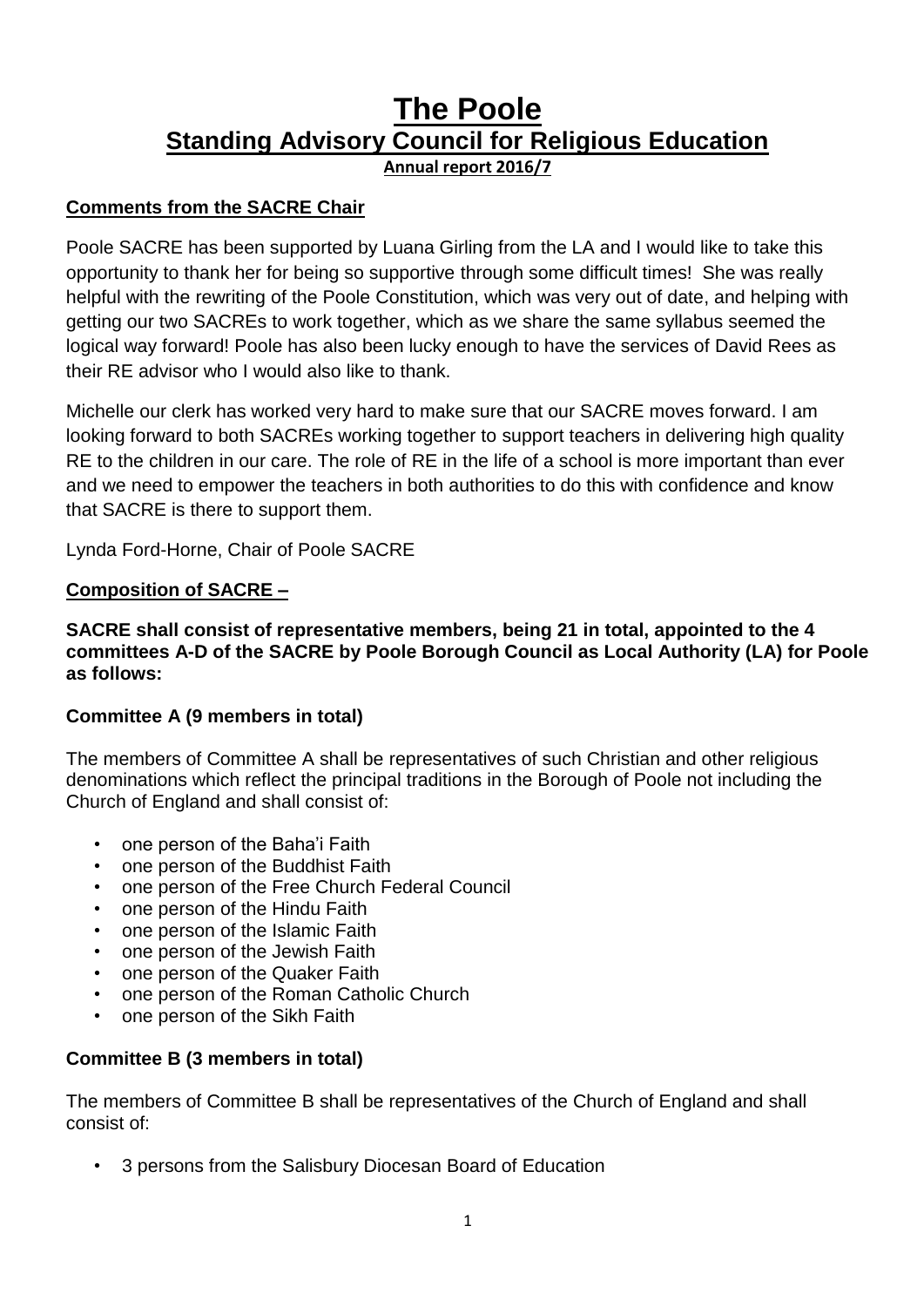## **Committee C (6 members in total)**

The members of Committee C shall be representatives of such Teachers' Associations as the LA think fit and shall consist of:

- at least one Headteacher from each of the primary and secondary phases nominated by Poole Headteachers via Poole Schools Association
- one teacher from Special Education

NB – In Poole the recognised teacher associations are NASUWT, NUT, ATL, ASCL, NAHT and VOICE.

## **Committee D (3 members in total)**

The members of Committee D shall be representatives of the elected membership of the LA and shall consist of:

• 3 elected members appointed by the LA's nominated Committee

## **Co-opted Representatives**

- SACRE shall have the power to co-opt up to 6 representatives to the Committees
- the term of office for co-opted members is usually 4 years
- SACRE must take reasonable steps to ensure that a co-opted member is a genuine representative of the organisation they pertain to represent.

### **Introduction**

At the end of the previous academic year the new joint Bournemouth and Poole agreed RE syllabus was launched. The Autumn Term 2016 marked the beginning of its use in schools. The previous syllabus had been popular as it encouraged an enquiry model whilst allowing schools to teach a reduced content which allowed a deeper study. The new syllabus built on this with enquiry embedded throughout and also offered a greater choice for schools to decide which religions to teach across the primary phase.

The launch of the new syllabus coincided with a time of renewed discussion in the academic world about Religious Education, how it is delivered, how content is decided, how it is assessed and indeed the very purpose of it. With the Commission on RE delivering reports over the next year it is important that Poole SACRE is fully aware of the developments and takes opportunities to be heard and to encourage and facilitate high quality RE in the current and future educational landscape.

The Poole SACRE continues to keep in touch with schools and teachers and tailors its yearly plans to meet and support their needs to keep pushing RE learning forward. The SACRE listens to teachers through network meetings, training events and the teacher representatives on the SACRE, and the support it offers is informed by these conversations. The SACRE has continued to appreciate the support of the Borough of Poole, the funding offered enabling support for teachers and schools to continue.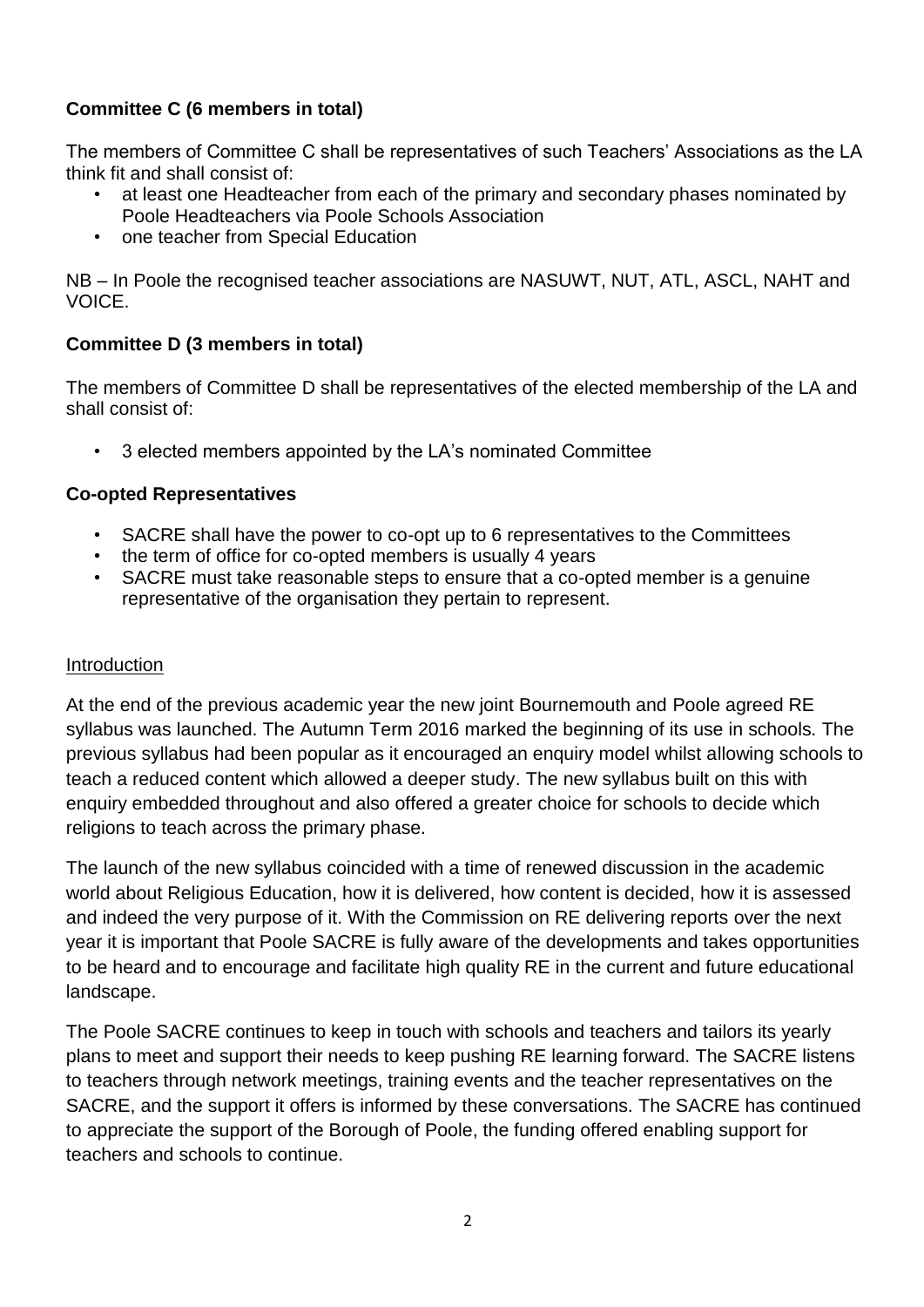The SACRE has met once each term (on Tuesday 22<sup>nd</sup> November, Tuesday 21<sup>st</sup> March, Thursday 25th June), its membership was well-served by a continuing Chair and Vice-Chair. Membership of some of the committees has changed and there are some vacancies to fill. Unfortunately, due to councillor changes not all meetings were quorate, hopefully this situation has now been resolved.

The Poole SACRE continues to be committed to progressing RE across the Borough, believing this subject to have major significance to children and young people's development, both personal and academic. The SACRE has worked hard this year to ensure schools understand its roles and to build strong bridges between itself and the schools it serves on behalf of the Borough.

## **Agreed Syllabus aftermath**

The process of reviewing the joint Poole and Bournemouth RE syllabus brought the two authorities closer together and it became clear that a real opportunity to serve the local RE communities more efficiently would be for the SACREs to meet together and pursue supporting RE in Poole and Bournemouth jointly. The benefits to this should outweigh reservations as both authorities face similar issues concerning recruitment, consistency of RE leaders and the need to support schools in delivering high quality RE.

## **Teacher network meetings**

Termly network meetings have continued again this year, there were two meetings (Thursday 6<sup>th</sup>) October and Thursday  $9<sup>th</sup>$  February) – these offered updates on both national and local initiatives and events. In the Autumn term network meeting information and teaching resources were made available to be used for Holocaust Memorial Day in January, other issues discussed were the findings of the NATRE survey of RE teachers, the REC code of conduct and media toolkit. In the Spring term meeting resources called 'Crossing the bridges' were shared again– this is a free resource designed to help develop links with faith communities through visits to places of worship. Other issues discussed were the 'Understanding Christianity' resource from the Church of England, Collective worship and ideas for new resources. Unfortunately, the summer network was cancelled as a new booking system was introduced and not enough teachers booked in advance.

Other topics usually discussed are assessment, new resources and finding visiting speakers. These meetings also give an opportunity to network and share ideas and success stories as well as raise concerns and seek advice. The meetings are usually well attended but with many RE coordinators changing from one year to the next it is difficult to get a real sense of continuity. These meetings, however, are one of the few support systems that are available locally, it is hoped that they may be made available again, but it is dependent on numbers and available funding.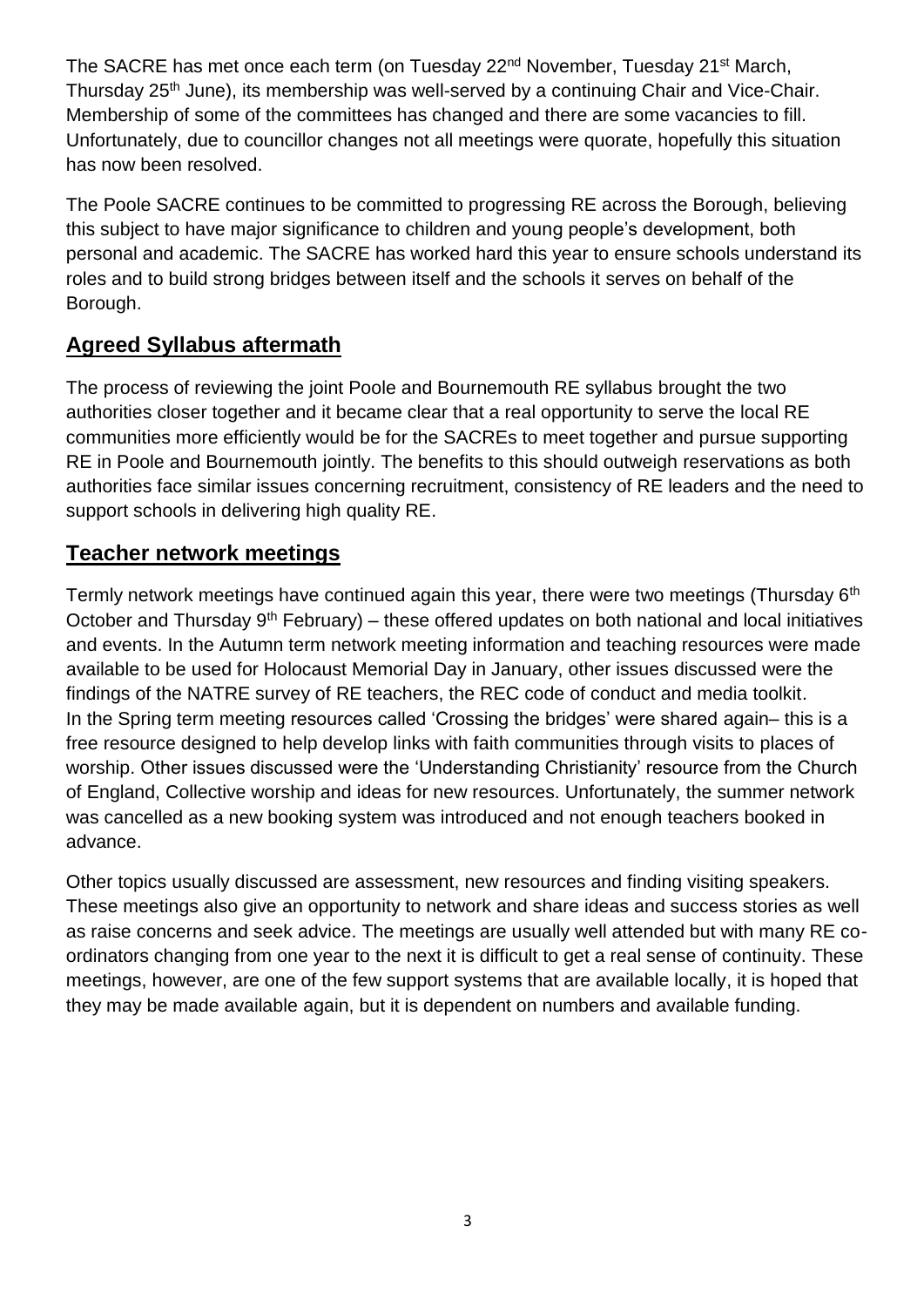# The Key Stage 4 (GCSE) results for 2017 are listed below

| KS4 school performance summary 2017<br>KS4 Progress 2017<br>Religious Studies GCSE<br>Religious Studies GCSE |        |                    |                       |                  |                      |                       |                        |                                                                 |  |  |  |  |  |
|--------------------------------------------------------------------------------------------------------------|--------|--------------------|-----------------------|------------------|----------------------|-----------------------|------------------------|-----------------------------------------------------------------|--|--|--|--|--|
|                                                                                                              |        |                    | <b>Actual results</b> |                  |                      | Pupil progress        |                        | <b>Pupil Progress</b>                                           |  |  |  |  |  |
|                                                                                                              | Pupils | Avg Point<br>Score | % Grade<br>$4+$       | % Grade<br>$7+$  | Avg Point<br>Score   | % Grade 4+ % Grade 7+ |                        | Avg Point Score                                                 |  |  |  |  |  |
| Poole (836)<br>LA                                                                                            | 851    | 5.20个              | 81%0个                 | 35% 小个           | $+0.30$ <sup>O</sup> | $+3%$ <sup>O</sup>    | $+4%$ <sup>O</sup>     | (21) Carter Community<br>(8364000)                              |  |  |  |  |  |
| Carter Community<br>(8364000)                                                                                | 22     | 5.4                | 86%                   | 27%              | $+1.33$ $\bullet$    | $+18%$                | $+14%$                 | (159) Poole Grammar<br>(8365409)                                |  |  |  |  |  |
| Corfe Hills<br>(8365410)                                                                                     | 97     | 5.40个              | 91% <sup>O</sup>      | 32% 个            | $-0.01$<br>个         | $+2%$                 | -6%<br>↑               | (277) Poole High (8365407)                                      |  |  |  |  |  |
| Parkstone Grammar<br>(8365403)                                                                               | 46     | $6.90\text{V}$     | 98% <sup>O</sup>      | 72% +            | ↓<br>$+0.38$         | $+2%$                 | $+10\%$ $\psi$         | (44) Parkstone Grammar<br>(8365403)<br>(165) St Edward's RC/CoE |  |  |  |  |  |
| Poole Grammar<br>(8365409)                                                                                   | 171    | 6.3 <sup>°</sup>   | 98% <sup>O</sup>      | 56% <sup>O</sup> | $+0.52$ <sup>O</sup> | $+3%$                 | $+12\%$ <sup>O</sup>   | Poole (8364610)<br>(96) Corfe Hills (8365410)                   |  |  |  |  |  |
| Poole High<br>(8365407)                                                                                      | 286    | 4.9<br>个           | 74%<br>个              | 31% 个            | $+0.41$ O 个          | $+3%$<br>个            | $+10\%$ O <sup>1</sup> | (60) St Aldhelm's Academy<br>(8366905)                          |  |  |  |  |  |
| St Aldhelm's<br>Academy (8366905)                                                                            | 60     | $3.4\oplus$        | $50\%$                | $12\%$           | $-0.19$<br>个         | $-4%$                 | $-1%$                  | $\Omega$<br>$\overline{2}$<br>$-1$<br>Above/below national      |  |  |  |  |  |
| St Edward's<br>RC/CoE Poole<br>(8364610)                                                                     | 169    | ↑<br>4.8           | 个<br>75%              | 18%●             | 个<br>$+0.09$         | $+6\%$ <sup>O</sup>   | $-6%$                  | progress<br>[with LA average]                                   |  |  |  |  |  |

# The Key Stage 5 (A/S and A level) results for 2017 are listed below

# **A/S level**

| Subject: Religious Studies (4610) / Exam: GCE AS level (121) |                                                                      |           |      |      |      |      |      |      |      |      |       |         |
|--------------------------------------------------------------|----------------------------------------------------------------------|-----------|------|------|------|------|------|------|------|------|-------|---------|
|                                                              | School/College<br>Est. No.                                           |           | A    | B    | с    | D    | E    | U    | x    | A-B  | $A-E$ | Avg Pts |
| $\,$                                                         | National (all entries)                                               | 13910     | 22.5 | 24.3 | 23.4 | 14.9 | 8.2  | 6.0  | 0.7  | 46.8 | 93.3  | 15.9    |
| 5410                                                         | Corfe Hills School                                                   | $10^{-1}$ | 10.0 | 40.0 | 30.0 | 10.0 |      | 10.0 |      | 50.0 | 90.0  | 16.0    |
| 4001                                                         | Magna Academy                                                        |           |      | 33.3 | 66.7 |      |      |      |      | 33.3 | 100.0 | 16.7    |
| 5403                                                         | Parkstone Grammar School                                             | 14        | 7.1  | 50.0 | 42.9 |      |      |      |      | 57.1 | 100.0 | 18.2    |
| 5409                                                         | Poole Grammar School                                                 |           | 42.9 | 14.3 | 28.6 |      | 14.3 |      |      | 57.1 | 100.0 | 18.6    |
| 5407                                                         | Poole High School                                                    | 22        | 9.1  | 13.6 | 31.8 | 22.7 | 9.1  | 13.6 |      | 22.7 | 86.4  | 12.5    |
| 4610                                                         | St Edward's Roman Catholic/Church of<br><b>England School, Poole</b> |           |      | 14.3 | 14.3 | 14.3 | 28.6 | 14.3 | 14.3 | 14.3 | 71.4  | 7.9     |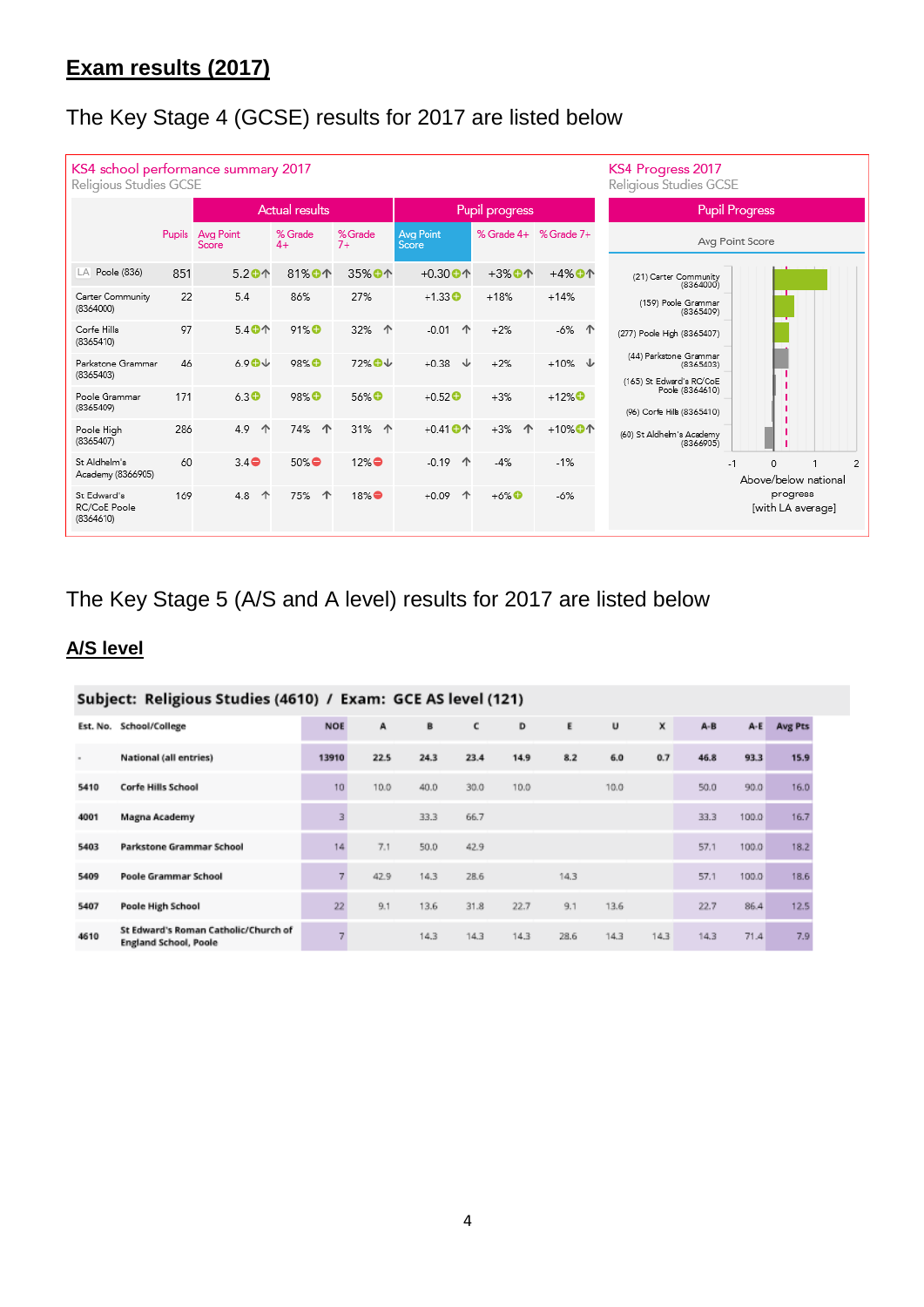### **A level**

| Subject: Religious Studies (4610) / Exam: GCE A level (111) |                                                                      |            |         |      |      |      |      |      |            |     |              |           |             |       |         |
|-------------------------------------------------------------|----------------------------------------------------------------------|------------|---------|------|------|------|------|------|------------|-----|--------------|-----------|-------------|-------|---------|
|                                                             | Est. No. School/College                                              | <b>NOE</b> | $\star$ | A    | B    | c    | D    | E    | Q          | U   | $\mathbf{x}$ | $A^+ - A$ | $A^* - B$   | A*E   | Avg Pts |
| ٠                                                           | National (all entries)                                               | 21289      | 5.7     | 18.5 | 30.7 | 25.7 | 13.0 | 4.8  | ${}_{0.1}$ | 1.6 | ${}< 0.1$    | 24.2      | 54.9        | 98.4  | 35.7    |
| 5410                                                        | <b>Corfe Hills School</b>                                            | 15         | 6.7     | 13.3 | 20.0 | 26.7 | 26.7 |      |            | 6.7 |              | 20.0      | 40.0        | 93.3  | 32.0    |
| 4001                                                        | Magna Academy                                                        | 6          |         |      | 16.7 | 50.0 | 33.3 |      |            |     |              |           | 16.7        | 100.0 | 28.3    |
| 5403                                                        | <b>Parkstone Grammar School</b>                                      | 22         | 18.2    | 40.9 | 22.7 | 13.6 | 4.5  |      |            |     |              | 59.1      | <b>B1.8</b> | 100.0 | 45.5    |
| 5409                                                        | Poole Grammar School                                                 | 18         |         | 16.7 | 16.7 | 38.9 | 16.7 | 5.6  |            | 5.6 |              | 16.7      | 33.3        | 94.4  | 30.6    |
| 5407                                                        | Poole High School                                                    | 17         | 5.9     | 11.8 | 29.4 | 23.5 | 11.8 | 17.6 |            |     |              | 17.6      | 47.1        | 100.0 | 32.4    |
| 4610                                                        | St Edward's Roman Catholic/Church of<br><b>England School, Poole</b> | 31         | 3.2     | 3.2  | 32.3 | 32.3 | 16.1 | 6.5  |            | 6.5 |              | 6.5       | 38.7        | 93.5  | 30.0    |

### David Rees

### RE Adviser to Poole

*Updated 24/01/18*

#### *SACRE 2016/17*

#### **Membership**

#### **Group A:**

Lynda Ford-Horne – Judaism (Chair)

Rita El-Gazali - Islam

Mrs Bharati Joshi - Hindu

Robert Lawton - Baha'i Faith

- Rev. Nigel Ford Free Church
- Vacancy Roman Catholic Representative
- Vacancy Sikh
- Vacancy Buddhist
- Vacancy Quaker

#### **Group B:**

Rev'd Michael Camp – Church of England (Vice Chair)

Neil Revell – Church of England

Vacancy – Church of England